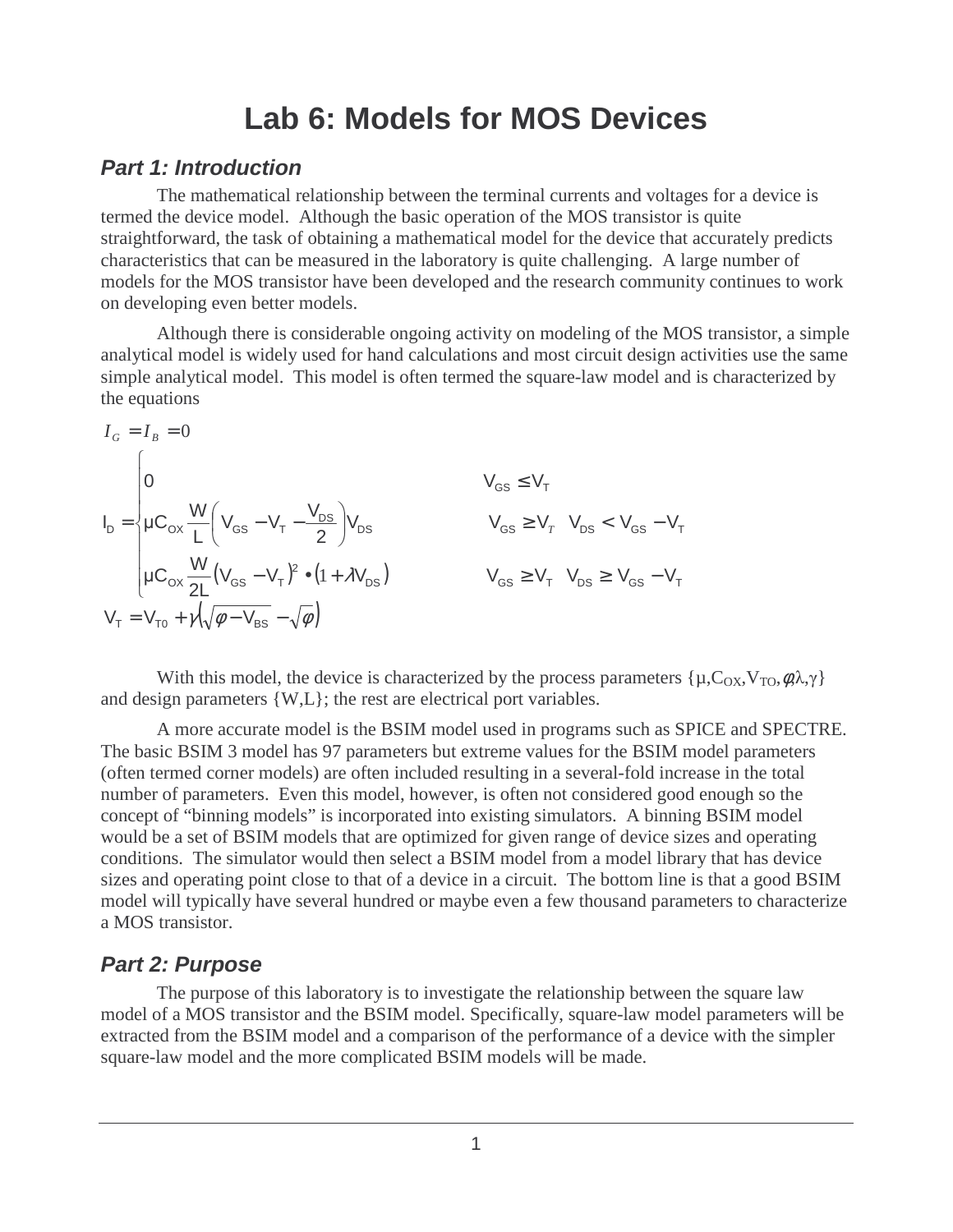Since the square-law model is less accurate, one would expect that there will be close agreement between the square-law model and the BSIM model when the device is operating close to the point where the model parameters are extracted. Additionally, the deviation between the square law model and the BSIM model will become significant when the square law model parameters are used to predict performance of a device with dimensions or operating conditions that differ considerably from the conditions under which the parameters were extracted.

### **Part 3: Square-Law Parameter Extraction**

Extract the process parameters { $\mu C_{OX}$ ,  $V_{TO}$ ,  $\phi$ ,  $\lambda$ ,  $\gamma$  } from the BSIM model for a device with dimensions W=12 $\mu$  and L=3 $\mu$  near an operating point of V<sub>GS</sub>=2V, V<sub>DS</sub>=4V, and VBS=0. Note we are only extracting the product  $\mu C_{OX}$ , not the individual parameters  $\mu$  and  $C_{OX}$ .

**Hint:** One way to extract  $V_{T0}$  would be to simulate the following two circuits (with  $V_{BS}=0$ V).



To find the operating point current for a circuit shown above, run a DC analysis and only turn on the option of **Save DC operating point**. After successful completion, click on **Results-Print-DC operating points** in the ADE window. Now click on the transistor in schematic window and you will see the operating point details.

Since both devices are operating in saturation we obtain the expressions from the two circuits

$$
\mathbf{I}_{\mathbf{D1}} = \mu C_{OX} \frac{W_1}{2L_1} (V_{GS1} - V_T)^2 \bullet (1 + \lambda V_{DS})
$$

$$
\mathbf{I}_{\mathbf{D2}} = \mu C_{OX} \frac{W_2}{2L_2} (V_{GS2} - V_T)^2 \bullet (1 + \lambda V_{DS})
$$

Since  $V_{DS}$  are the same, taking the ratio and then the square root, a single linear expression in  $V_T$  is obtained. You may extract the other parameters similarly.



When you derive equations to extract these parameters, it would be useful later to enter them in a spreadsheet for re-use. You will need to extract the same parameters for slightly different set of transistors again in this lab exercise.

Extract the same parameters for a device with dimensions  $W=1.5\mu$ ,  $L=0.6\mu$  near an operating point of  $V_{GS}$ =1.2V and  $V_{DS}$ =0.8V. Compare the extracted model parameters.